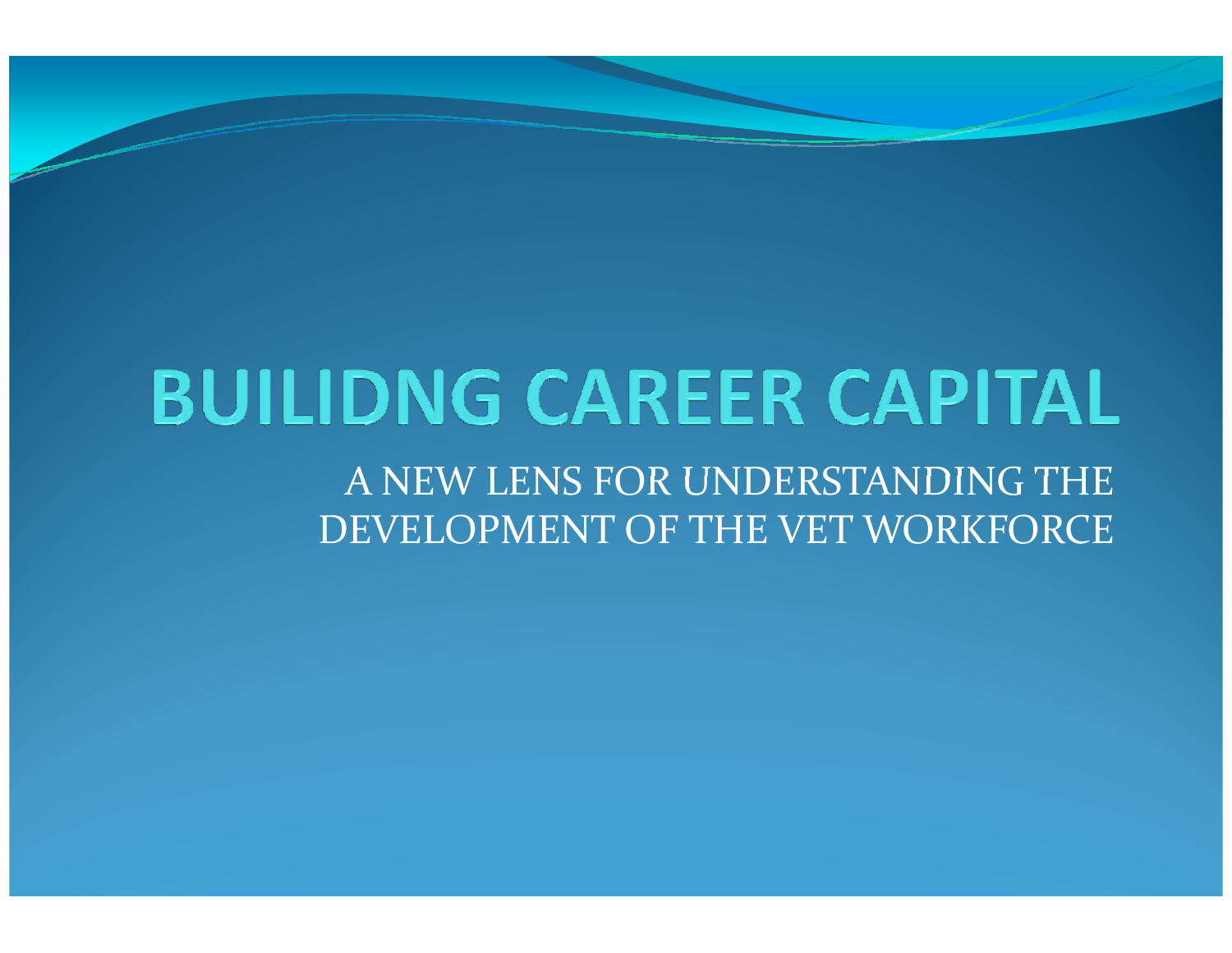

Work

The changing nature of careers

Life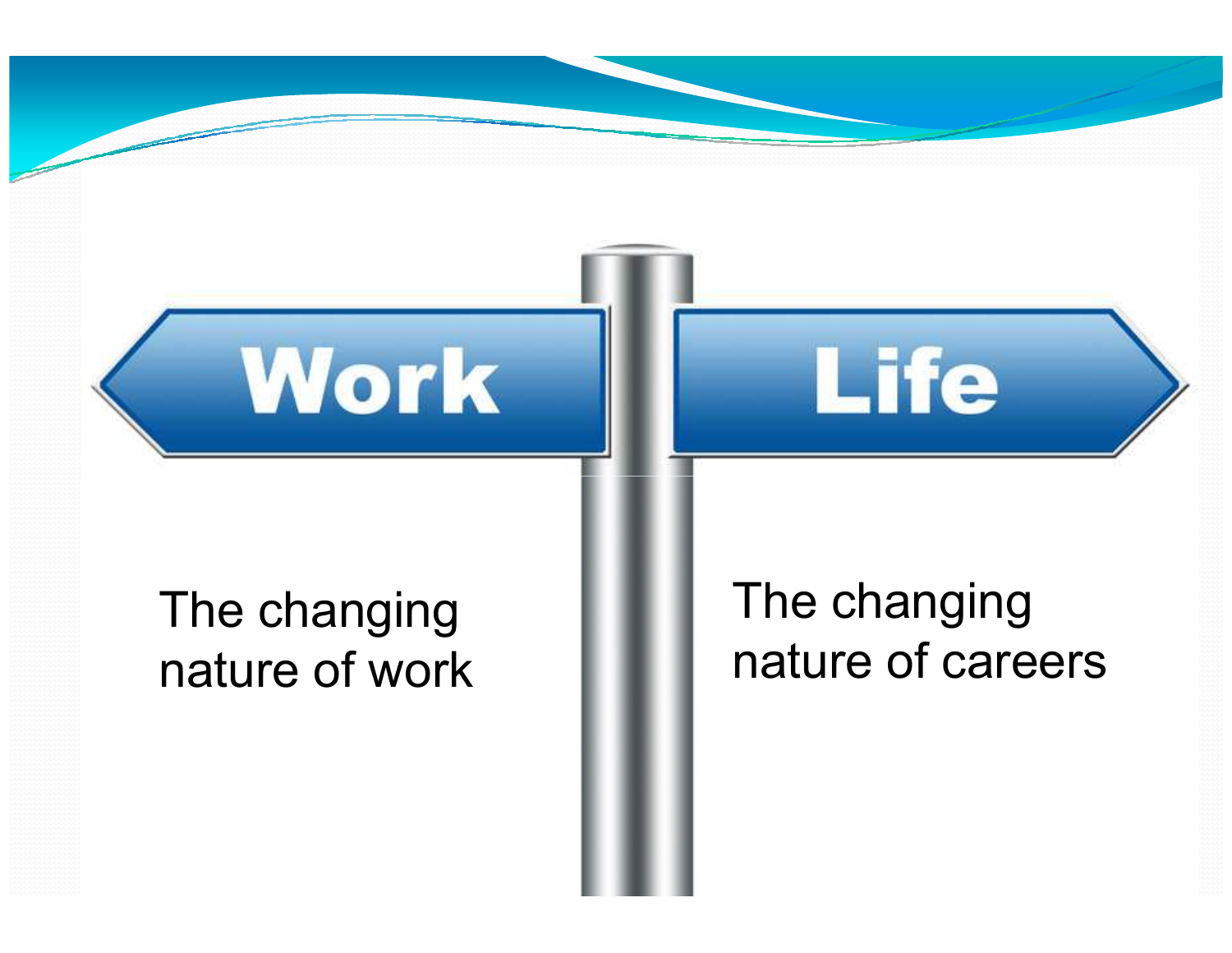Psychological contract:

...a set of individual beliefs, shaped by an organisation regarding the terms of an exchange agreement between individuals and their organisation(Rousseau, 1995, p. 9)

From secure employment for all... to... 'opportunities' for those who are needed and are 'fit' for their job(Herriot and Pemberton 1995)

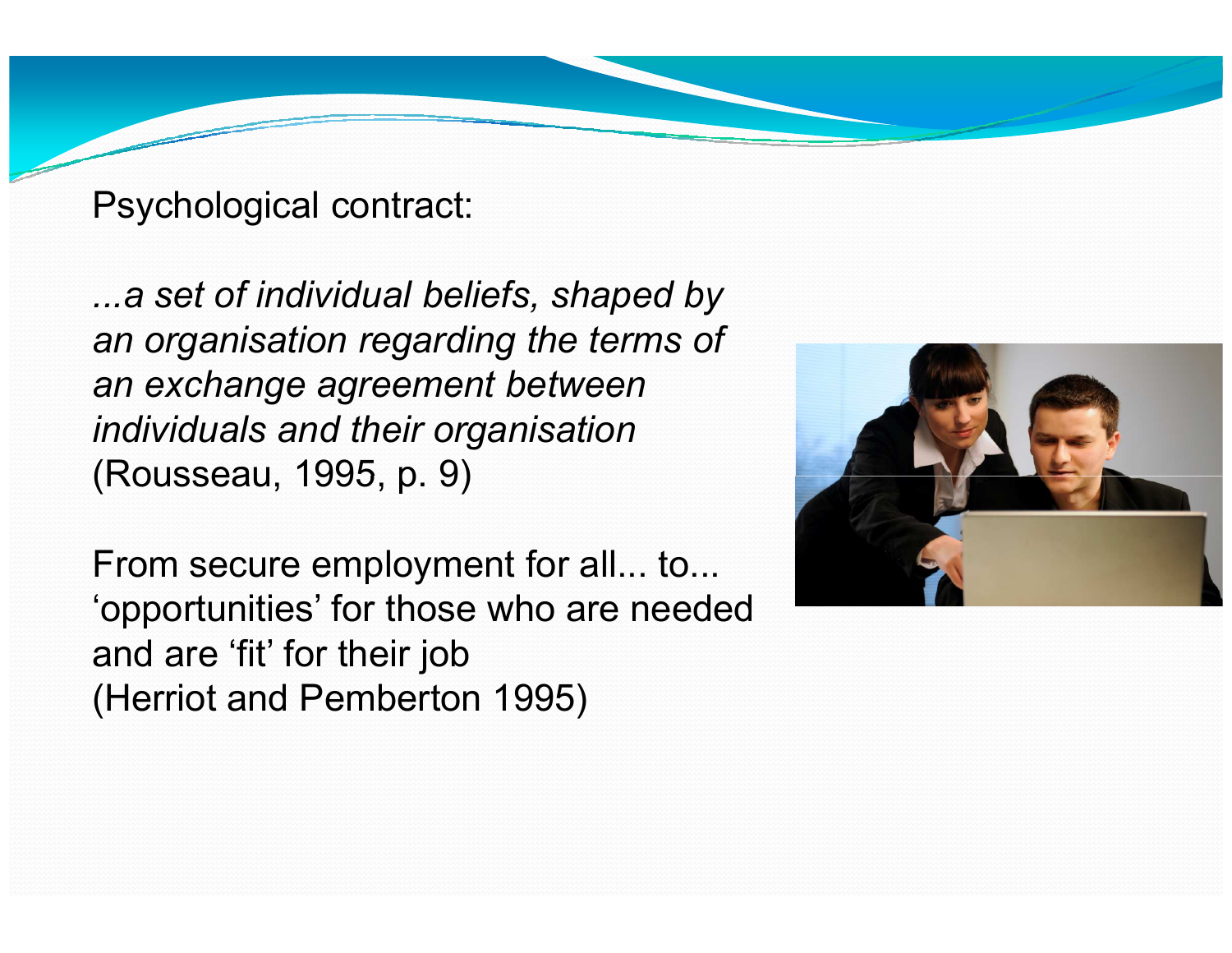### Metaphors for 'new' careers

- Boundaryless (De Fellippi and Arthur 1996)
- Protean (Hall, 1996, 2002, 2004; Hall & Associates, 1996)

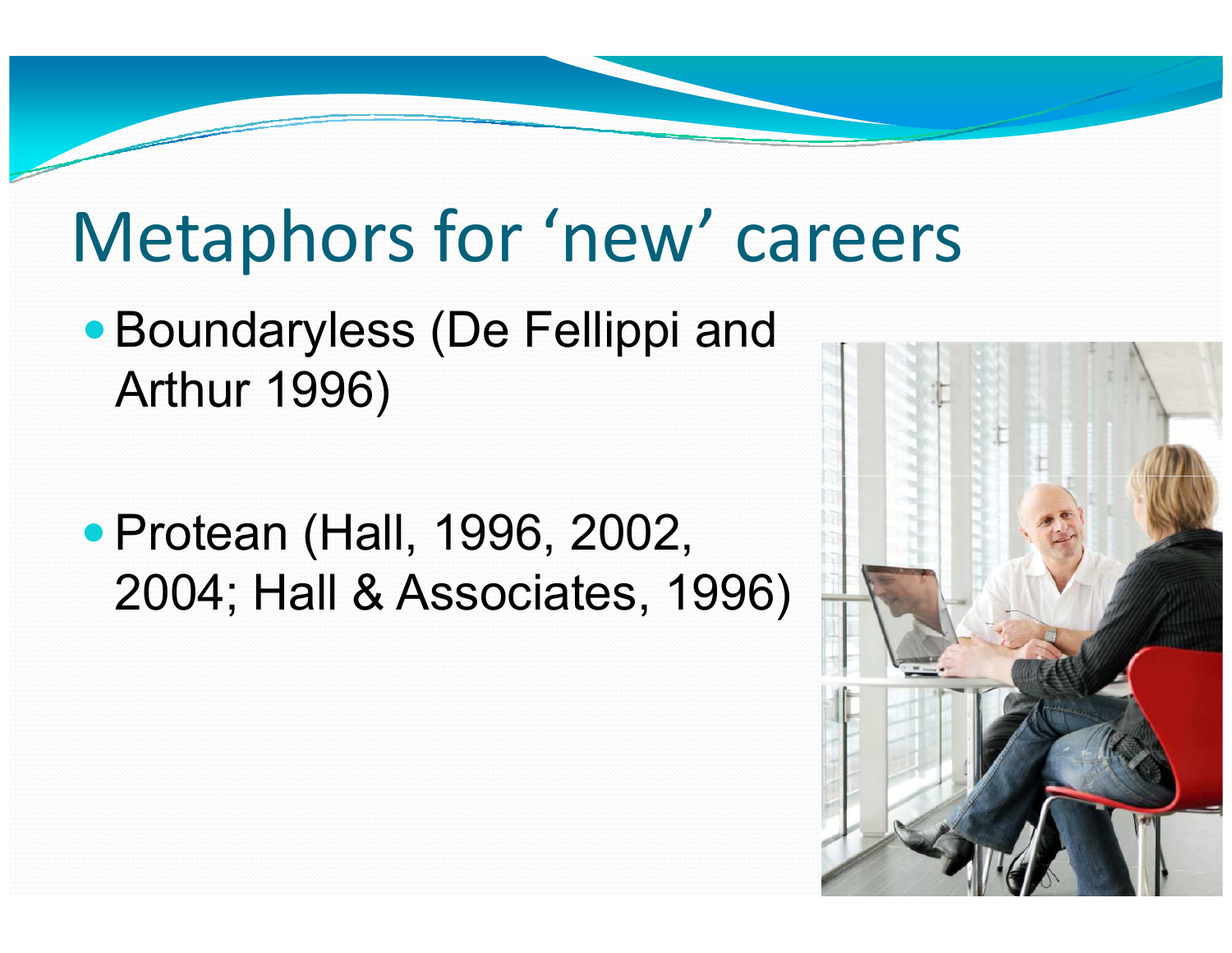## Careers in VET



 Careers shaped by changing workforce structures and changing nature of work in the sector (NCVER 2004; Harris, Simons & Clayton 2005, WA DET 2006)

Careers – an interplay between individual and institutions (Walton and Mallon 2004)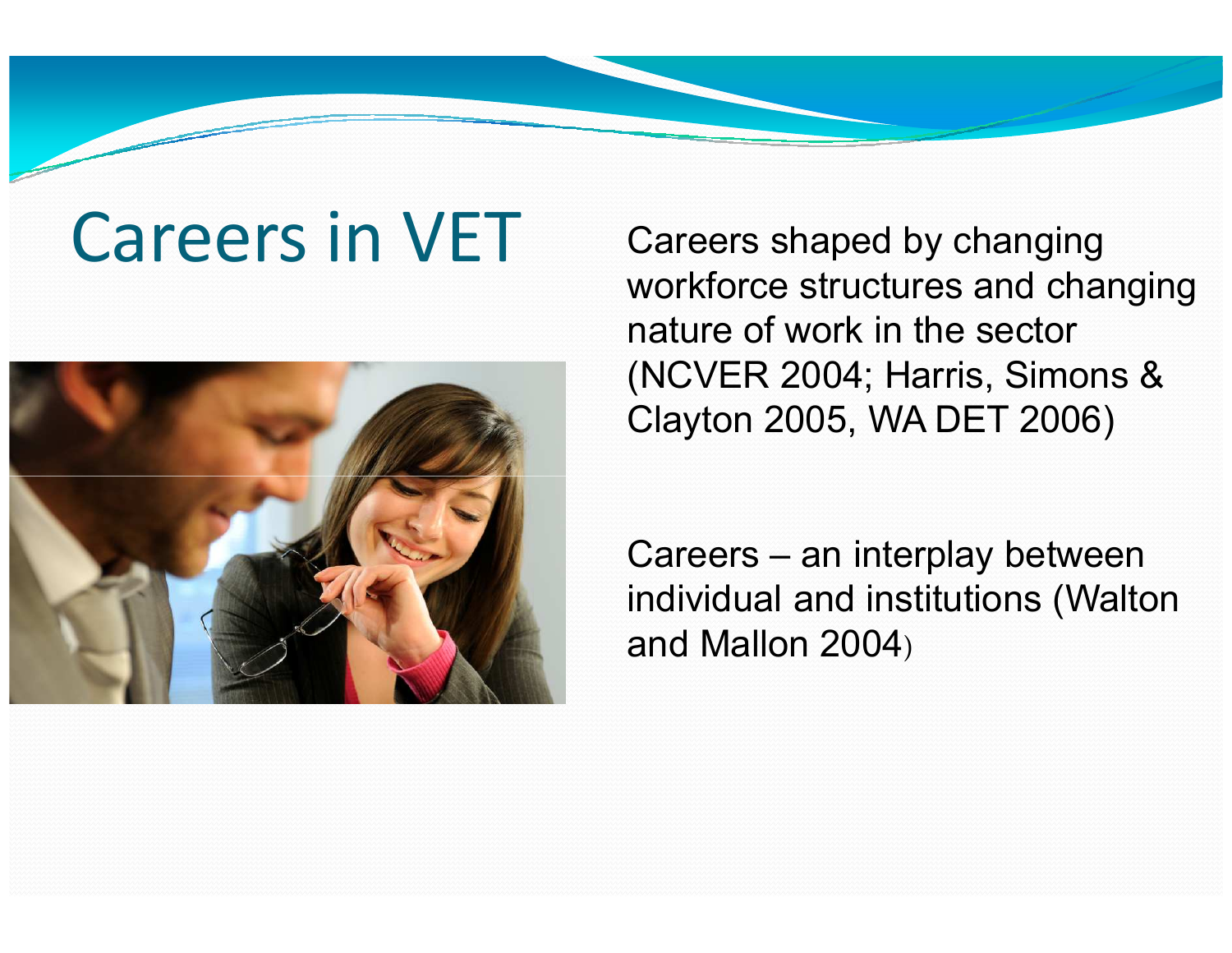### Perceptions of careers

Traditional and contemporary views held in tension

Redefining the 'boundaries'

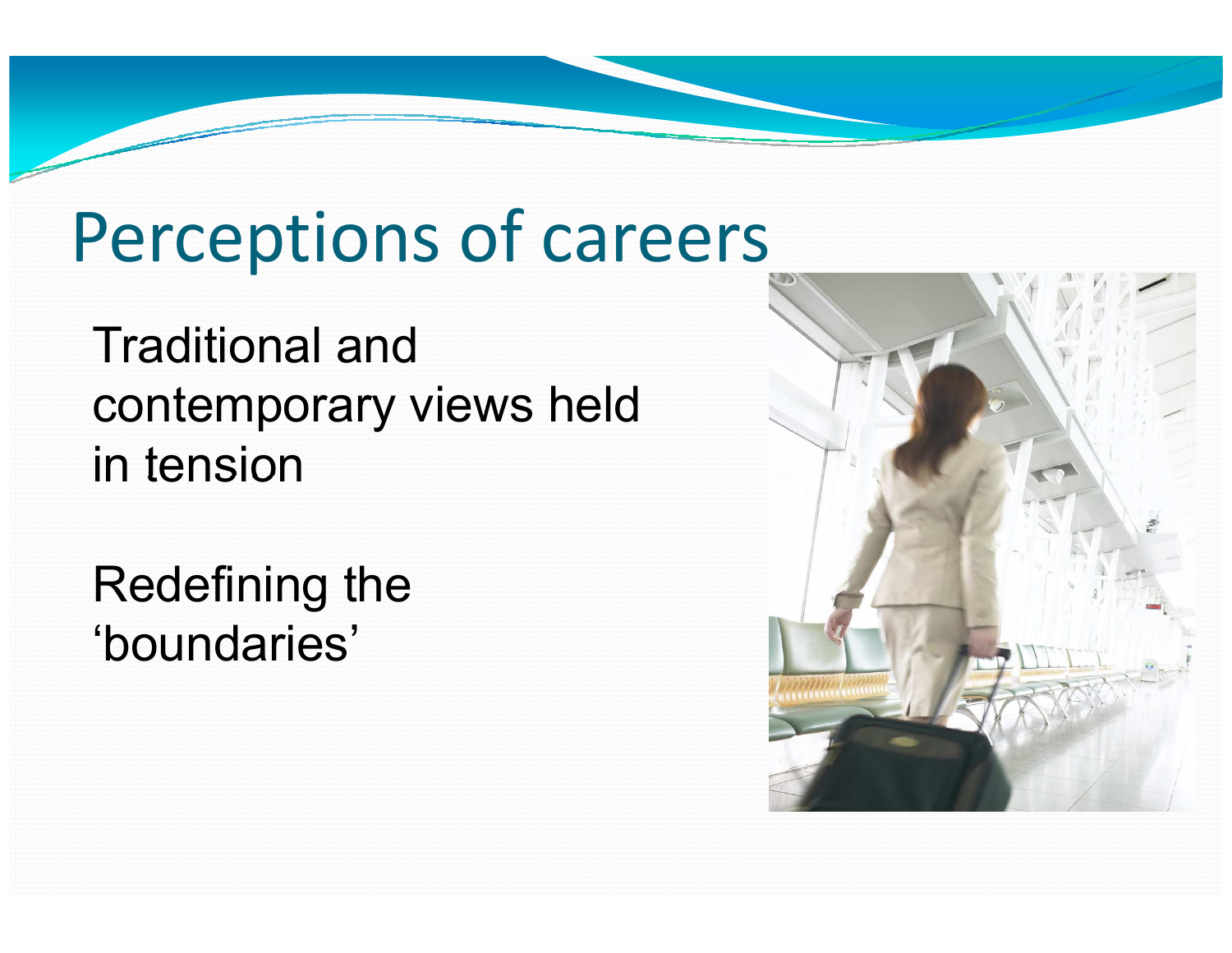#### Careers in action



Careers are characterised by high levels of mobility and self-directed career behaviour that is directed to achieving two outcomes –job satisfaction and the attainment of security of employment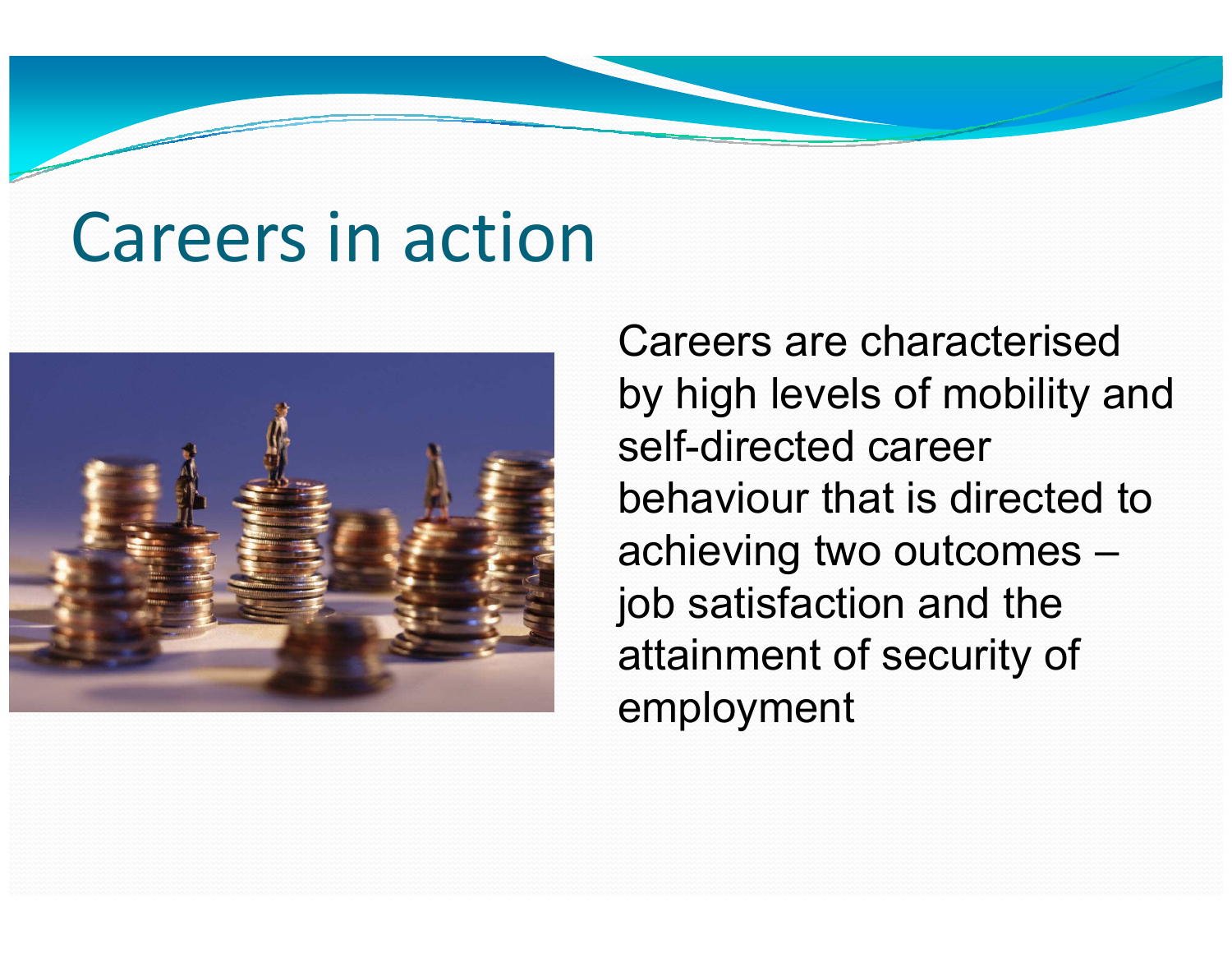# Career Capital



- • Part of the repertoire of strategies needed for the effective management of careers by individuals; and for organisations interested in developing their workforces
- •Two forms of capital individual and relational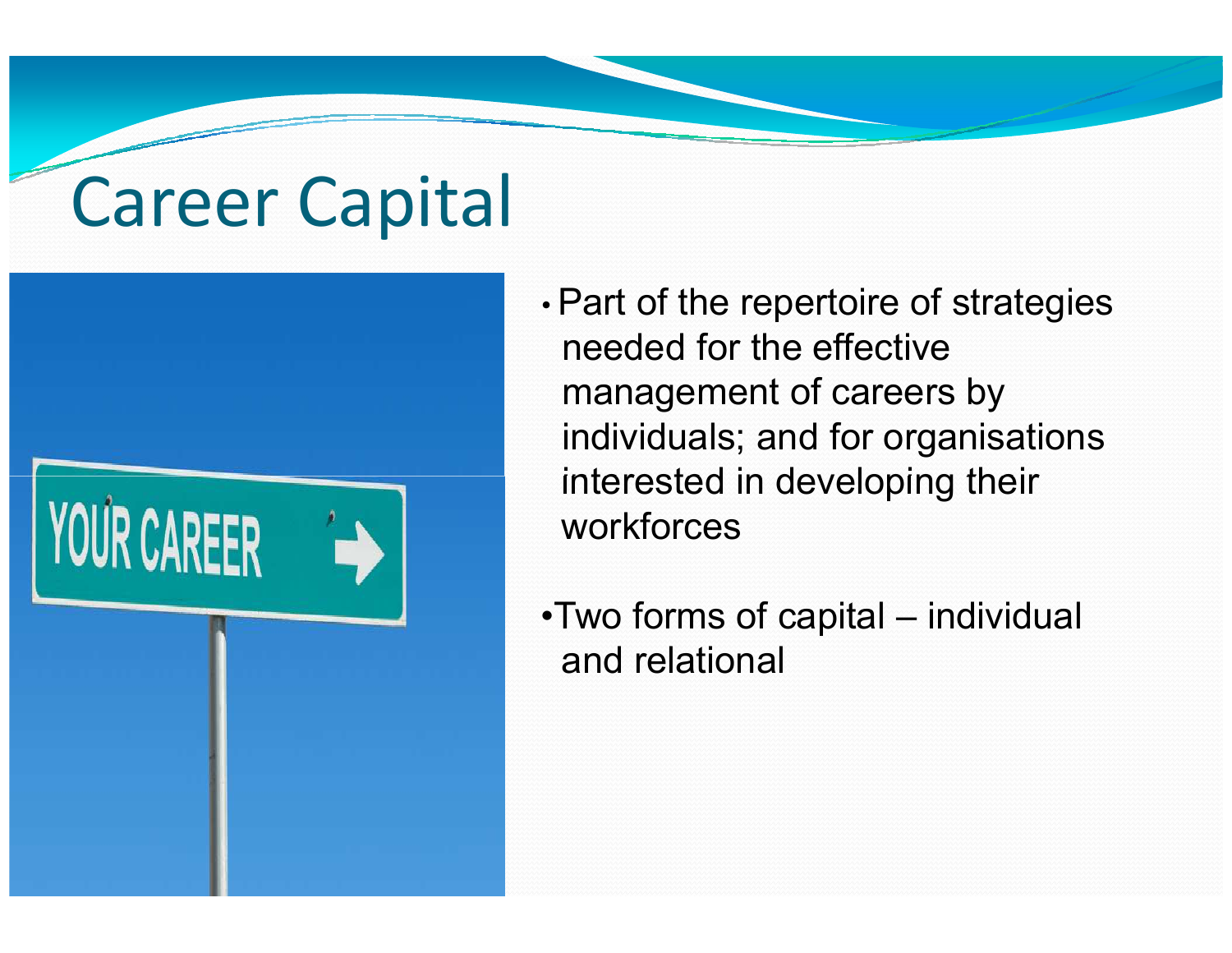# Career Capital (ii)



- Knowing why
- •Knowing how
- •Knowing whom
- •Knowing what
- •Knowing were
- •Knowing when

•(De Fellippi and Arthur 1996; Jones and Arthur 1996)